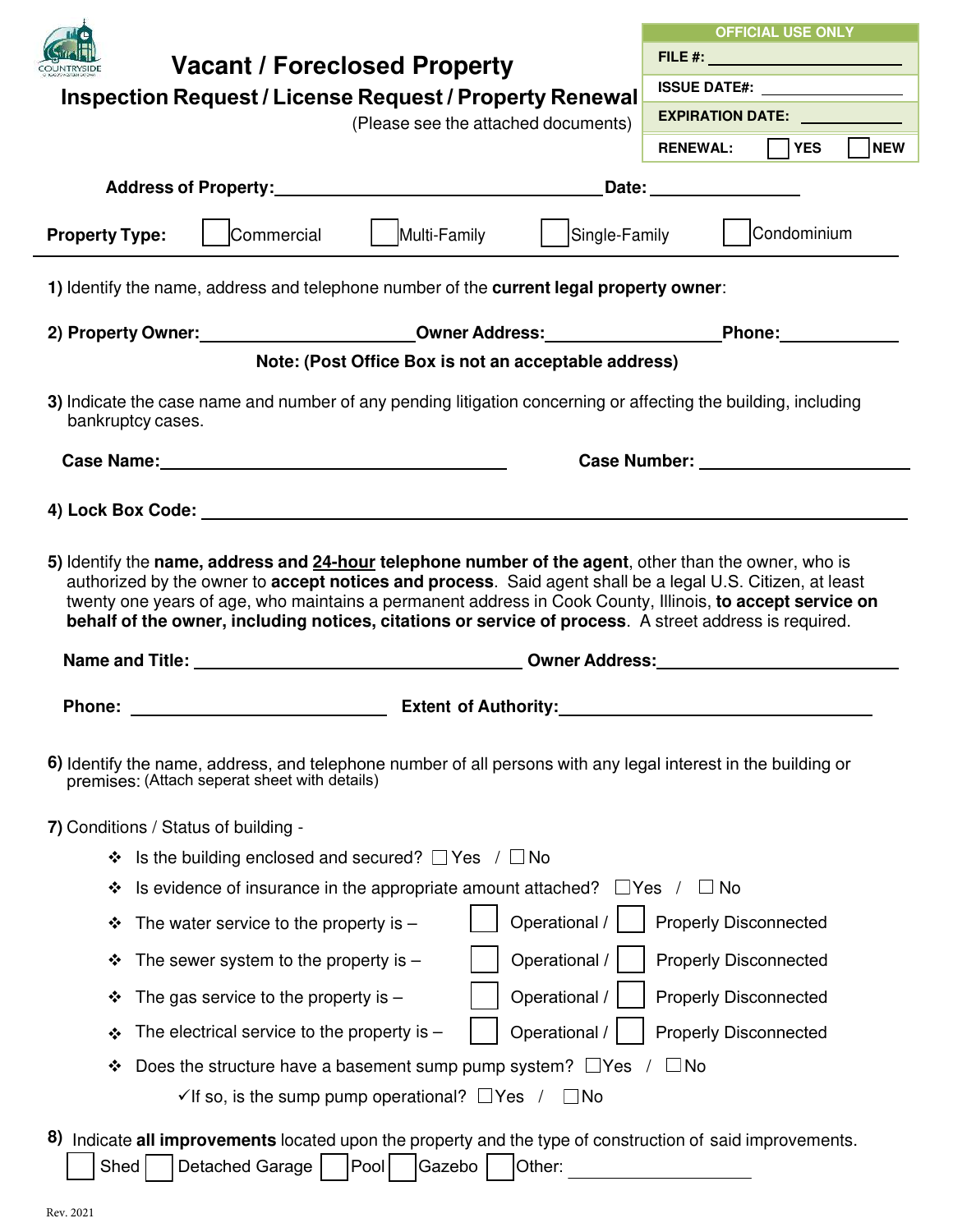- **9)** If the property to be sold is **commercial or industrial property**, indicate the total area of each building or structure. (Attach separate sheet if more than two) (Building No.1) (Building No. 2)
- **10)** If the property is a **multi-family building**, provide the number of residential dwelling units per building. (Attach separate sheet if more than two) (Building No.1) (Building No. 2)

#### **Unsafe, Abandoned, Vacant Building Registration Plan**

Please check one of the following boxes

| .<br><b>SELL</b>           | <b>DEMOLISH</b>        |
|----------------------------|------------------------|
| <b>REHABILITATE</b>        | <b>OWNER OCCUPANCY</b> |
| <b>OTHER</b> (Explanation) |                        |

**Registration / Inspection Cost: (Ordinance 18-44-O Dec 12, 2018)**

#### **Single Family Residence (individual townhomes):**

\$300.00 (initial semi-annual registration) \$300.00 (Subsequent six month vacant property registrations.)

### **Commercial or Multi-family (apartment buildings and hotels/motels):**

For buildings ten thousand (10,000) gross square feet or less, the fee shall be: \$400.00 (initial semi-annual registration) \$550.00 (Subsequent six month vacant property registrations.)

#### **Commercial or Multi-family (apartment buildings and hotels/motels):** For

buildings larger than ten thousand (10,000) gross square feet or more the fee shall be: \$700.00 (initial semi-annual registration) \$1000.00 (Subsequent six month vacant property registrations.)

By affixing his or her signature below, the owner agrees to comply with all rules and requirements outlined by the City of Countryside in Ordinance 18-44-O for the Licensing and Inspection of Vacant Properties. Furthermore, by affixing his or her signature below, the owner indicates his or her "acceptance of notice by posting", consenting to service of notices sent or required to be sent, pursuant to Ordinance 18-44-O, by posting on the building if the owner fails to renew the registration if required, or maintain as current with the Community Development Department required regarding the person designated to accept notice and service of process.

| <b>Owner Signature:</b><br><b>Printed Name:</b> |        | Date:                       |  |
|-------------------------------------------------|--------|-----------------------------|--|
|                                                 |        | <b>Company Represented:</b> |  |
| $\Box$ Phone:                                   | _lFax: | $\Box$ E-mail:              |  |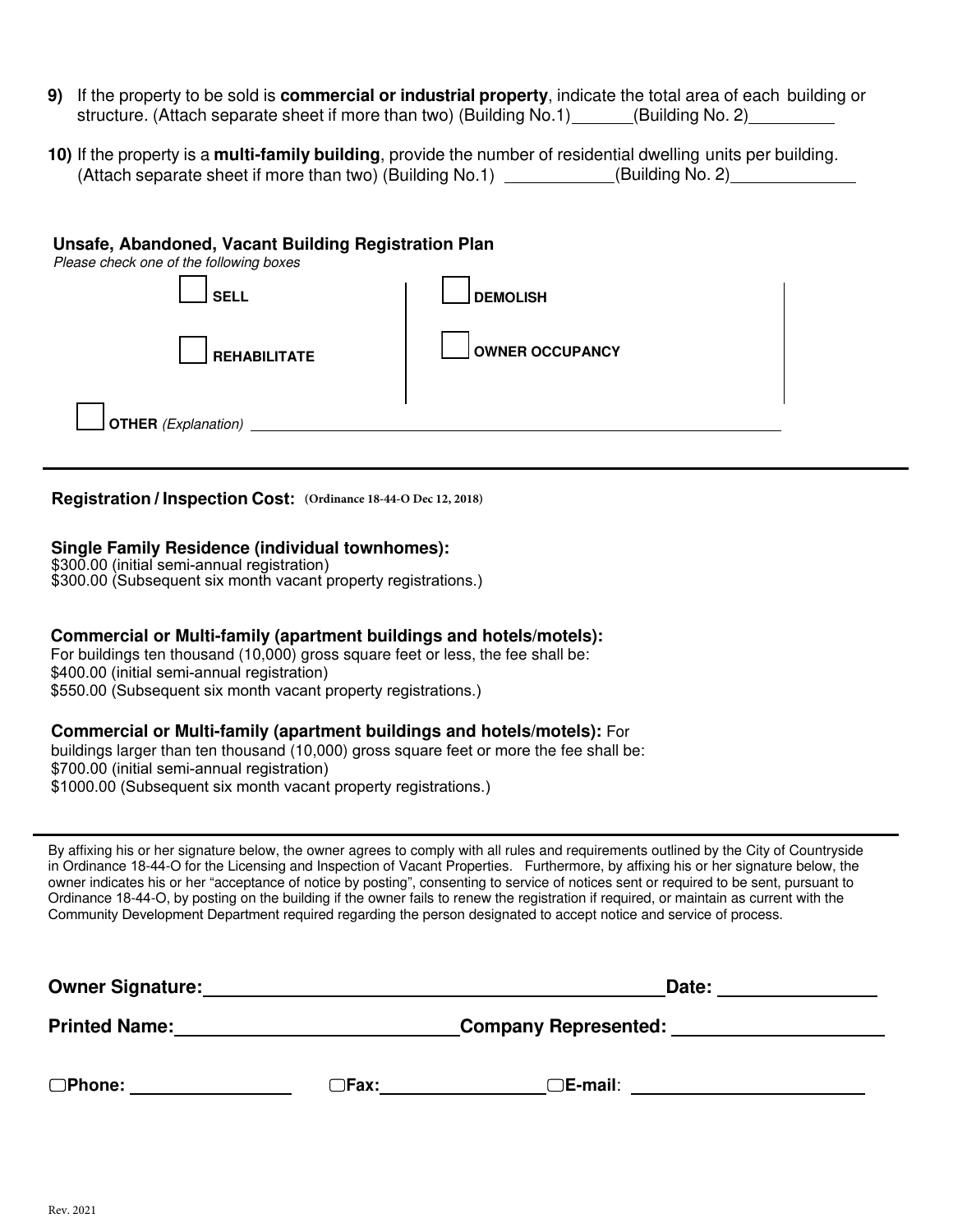## **Common Compliance Requirements for General Inspections**

(Note: This list may not be all-inclusive)

### **I. EXTERIOR**

- Address number posted and clearly visible from the street.
- Unit number posted on the door.
- Exterior site is clear of garbage, debris or hazards.
- The façade of the building is maintained in good repair.
- Electrical wiring, equipment and fixtures are in good repair, and wiring is not exposed.
- All exterior signs are in good repair (if applicable).
- Building is secured from unauthorized entry.
- The roof is free of leaks.
- The building is properly weather sealed with all exterior siding, soffit, fascia, and trim in place.
- All accessory structures, including detached garages, fences, walls, trash enclosures, etc. are maintained structurally sound and in good repair.

## **II. INTERIOR**

- **•** Fire alarm system is in good repair and in service (if applicable).
- Sprinkler system is in good repair and in service (if applicable)
- Mechanical system (including furnace, air condition unit, water heater, etc) is in goo repair.
- All framing, fixtures and ceilings (including suspended ceilings) in good repair
- All exit doors are functional and in good repair with proper locking devices
- Access to all exits are clear and free of obstructions
- No storage of hazardous materials
- All glazing is in good repair. (No broken or cracked glass.
- All exit signs and emergency lights are functional and in good repair (if applicable)
- All electrical systems, equipment, fixtures and wiring are in good repair
- All electrical wiring is properly installed, protected and enclosed
- No electrical outlets shall be painted. Painted outlets shall be replaced
- All receptacles along the kitchen counter, within the bathroom, within the garage o unfinished portions of the basement or within 6 feet of a water source are GFCI protected.
- All electrical circuit breakers are properly labeled in the panel
- Access to all electrical panels and disconnects are clear and free of obstructions
- All plumbing systems, equipment and fixtures are in good repair and free of leaks
- All plumbing fixtures are installed, or pipes are properly capped/terminated
- The potable water supply is free of any possible cross-connection or contamination
- All fuel gas systems, equipment and fixtures are in good repair and free of leaks
- All areas of the property are free of an infestation of rodents or insects
- Smoke detectors are located within every bedroom (within twelve inches of thehighest point and within fifteen feet outside of each sleeping room, and on every level of the home.
- Carbon Monoxide detectors are located within fifteen feet outside of every sleeping room
- Lighting fixtures in clothes closets located less than 12" in front of the shelf shall b either a recessed incandescent light bulb or be a surface mounted fluorescent. Compact fluorescent bulbs are the equivalent of a standard light bulb in this situation and are not allowed.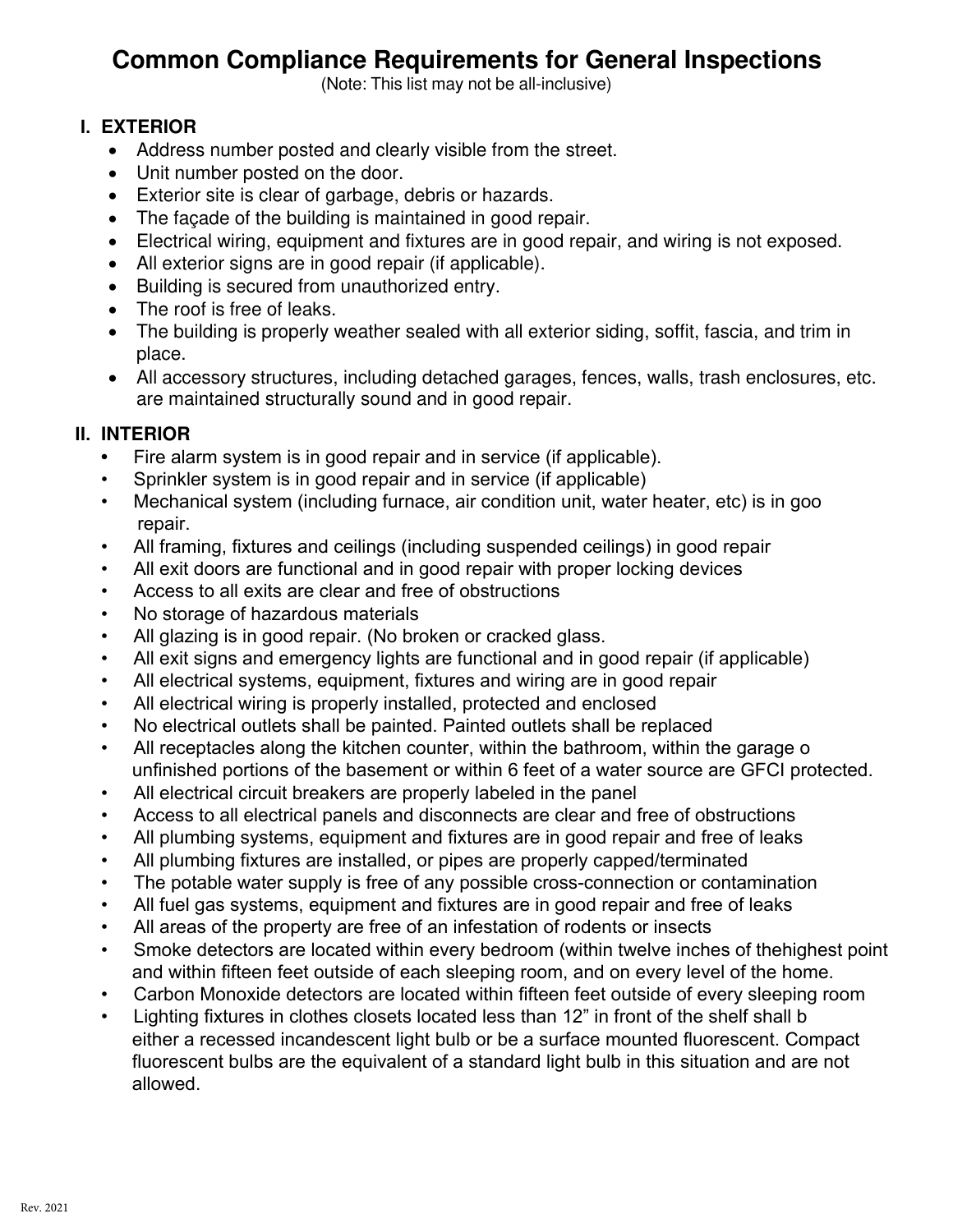# **VACANT / FORECLOSED PROPERTY LICENSING**

The purpose is to protect the public health, safety, and welfare by enactment of this program.

- A. Establishes a program for identification, registration, and regulation of buildings, or portions thereof, which are or become vacant on and after the effective date of this chapter.
- B. Determines the responsibilities of owners of vacant buildings.
- C. Provides for administration, enforcement, including abatement of public nuisances, and imposition of penalties.

**BUILDING:** A building or portion of a building which is:

- o Unoccupied and unsecured; or
- o Unoccupied and secured by boarding or other similar means; or
- o Unoccupied and a dangerous structure; or
- $\circ$  Unoccupied and condemned by the building official pursuant to applicable provisions of this code; or
- o Unoccupied and has multiple code violations; or
- $\circ$  Unoccupied and the building or its premises has been the site of unlawful activity within the previous six (6) months; or
- o Condemned by the building official and unlawfully occupied; or
- $\circ$  Unoccupied for over thirty (30) days and during which time the building official has issued an order to correct public nuisance conditions and some have not been corrected in a code compliant manner; or
- o Unoccupied for over one hundred twenty (120) days.
- o In the case of residential multi-family:
	- 1. Buildings with three (3) or four (4) dwelling units having occupancy rate of less than sixty percent (60%) of the rental dwelling units for any sixty (60) day period.
	- 2. Buildings with five (5) or more dwelling units having an occupancy rate of less than eighty percent (80%) of the rental dwelling units for any sixty (60) day period.
- o In the case of mixed use:
	- 1. Buildings with less than five (5) dwelling units having occupancy rate of less than sixty percent (60%) of the rental dwelling units for any sixty (60) day period.
	- 2. Buildings with five (5) or more dwelling units having an occupancy rate of less than eighty percent (80%) of the rental dwelling units for any sixty (60) day period.

But not including unoccupied buildings which are undergoing construction, renovation, or rehabilitation and which are in compliance with all applicable ordinances, codes, legislation, and regulations, and for which construction, renovation or rehabilitation is proceeding diligently to completion.

### **License Application:**

No such license shall be issued except upon written application filed with the building official. Such application shall be received not more than ninety (90) days after the property becomes vacant, or not less than thirty (30) days prior to the expiration date of a currently valid license. The application shall set forth, but not be limited to, the following information: (see next page)

### **License Application - Defaulted Mortgage Properties:**

Any Mortgagee who holds a mortgage on Real Propery located within the City and declares the mortgage to be in Default or Defaulted, the Mortgagee shall register the real property. This action must be taken within 10 days of the date of declaration.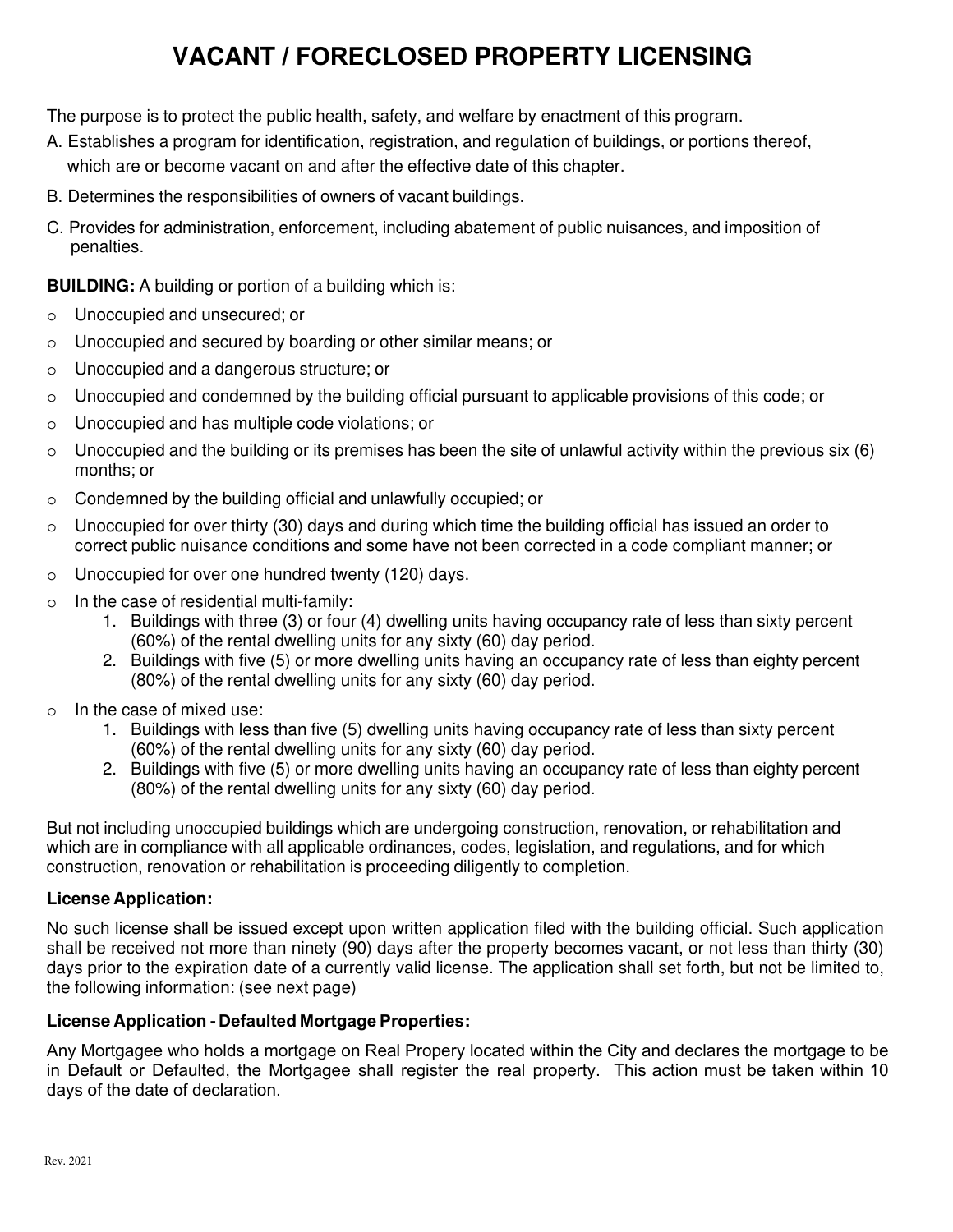## **VACANT / FORECLOSED PROPERTY LICENSING – Continued**

- 1. Name and address of legal owner.
- 2. The case name and number of any litigation pending concerning or affecting the building, including bankruptcy cases.
- 3. The name, street address, and telephone number of all persons with any legal interest in the building or the premises.
- 4. If licensee designates an agent, then the application shall set forth the name, address and a twenty four (24) hour telephone number of that agent and the authority of the agent to rent, manage and make expenditures.
- 5. Name, address and twenty four (24) hour telephone number and extent of the authority of the janitor and any other persons in addition to the owner or manager in a position of authority with regard to the subject property.
- 6. The designation of the agent authorized by the owner to accept notices and process. The agent shall be a natural person twenty one (21) years of age or older who maintains a permanent address in Cook County, Illinois, to accept service on behalf of the owner with respect to any notices the building official sends pursuant to this chapter or service of process in any proceeding commenced to enforce any provision of this chapter, and file with the building official on the registration form the name, address, telephone number, of said person. A street address is required. A post office box is not an acceptable address.

**Signature Acknowledgment:** The form shall state that the owner, by affixing his or her signature, is advised that the city will not issue real estate transfer tax stamps without city inspectors having first conducted an interior inspection for code compliance.

**Notice Inspection:** The form shall require the owner to indicate his or her "acceptance of notice by posting" consenting to service of notices sent or required to be sent, pursuant to this chapter, by posting on the building if the owner fails to renew the registration if required, or maintain as current with the director the information required regarding the person designated to accept notice and service of process.

**Insurance:** The owner shall obtain liability insurance and maintain such insurance for as long as the building is vacant, and file evidence of such insurance with the building official, as follows: five hundred thousand dollars (\$500,000.00) for a vacant residential building of one to three (3) units; seven hundred fifty thousand dollars (\$750,000.00) for a vacant residential building of four (4) to eleven (11) units; one million dollars (\$1,000,000.00) for a vacant residential building of twelve (12) to forty eight (48) units; two million dollars (\$2,000,000.00) for a vacant residential building of more than forty eight (48) units; and two million dollars (\$2,000,000.00) for a vacant manufacturing, industrial, storage, or nonresidential commercial building.

**Security Guard Service:** On written notice of the building official, the owner shall provide continuous bonded, licensed, and insured security guard service at the building. Such service to remain in place until the director gives written notice that the service is no longer required. Such service shall be required when the building official makes a written determination that the vacant building constitutes a fire hazard, is otherwise dangerous to human life or the public welfare, involves illegal or improper use, occupancy, or maintenance, under such conditions that boarding and securing the building are insufficient to prevent the actual or threatened harm.